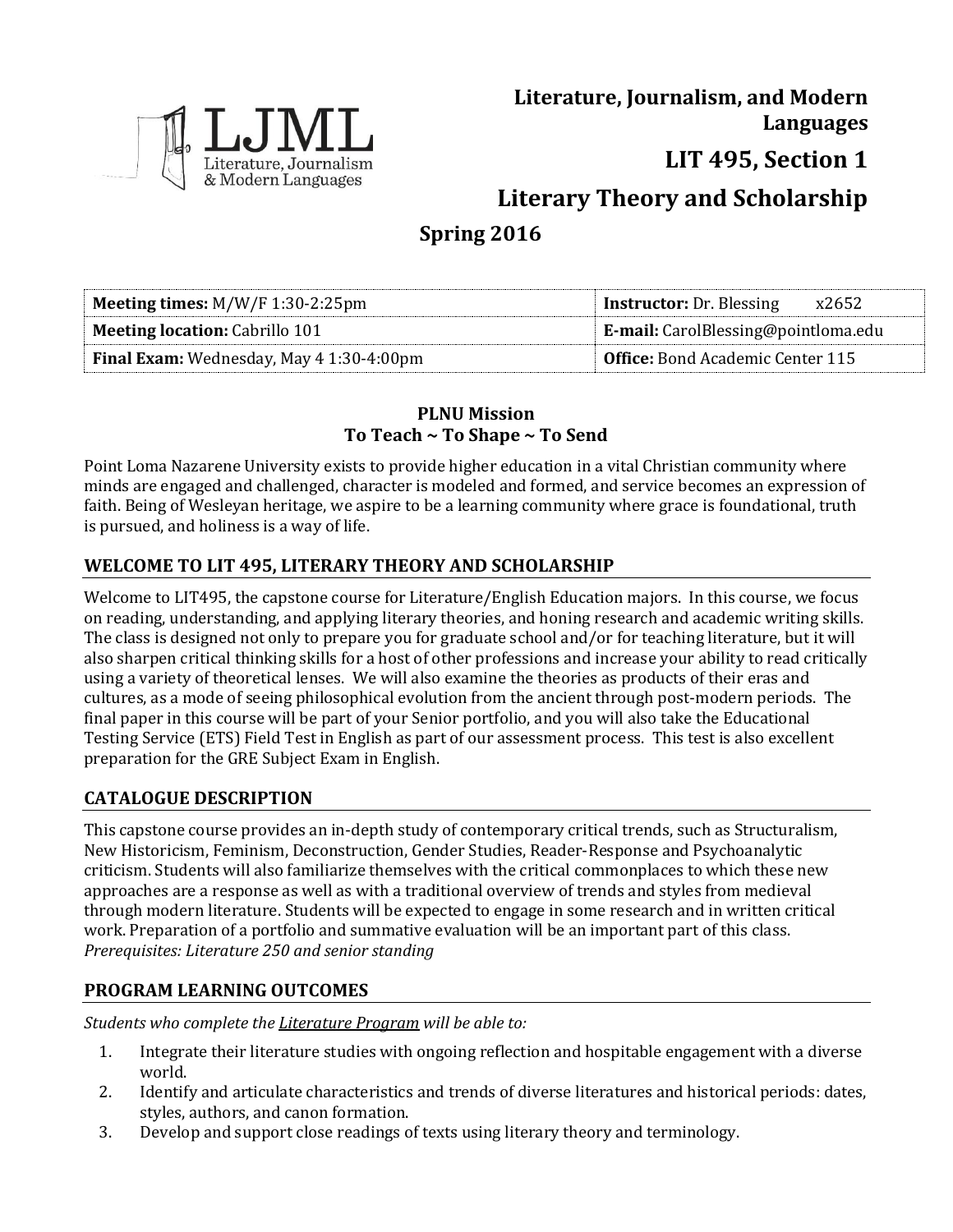- 4. Articulate the difference between a traditional pedagogical and a modern linguistics notion of language.
- 5. Employ strong research, rhetorical, literary, and analytical skills in their writing.
- 6. Present literary analysis to formal audiences, demonstrating strategies for audience engagement and oral communication of written work.

#### **COURSE LEARNING OUTCOMES**

#### *Students will be able to:*

- 1. Closely read and critically analyze texts in their original languages and/or in translation.
- 2. Recall, identify, and use fundamental concepts of literary study to read and discuss texts
	- a. Standard literary terminology
	- b. Modes/genres of literature
	- c. Elements of literary genres
	- d. Literary periods (dates, writers, characteristics, and important developments)
	- e. Contemporary critical approaches
	- f. Extra-literary research
- 3. Analyze the social, cultural, ethnic, gendered, and/or historical contexts of the works and their authors, and connect the texts with their own lives.
- 4. Create detailed and informed textual analysis of literary works employing secondary sources and applying concepts of literary study and literary theory.

#### **REQUIRED TEXTS (in order by assignments)**

- Rivkin, Judith and Michael Ryan, eds. *Literary Theory: An Anthology*. 2nd Ed. Malden, MA: Blackwell, 2004. [Referred to as Anthology on the syllabus]
- Ryan, Michael. *Literary Theory: A Practical Introduction*. 2nd Ed. Malden, MA: Blackwell, 2007. [Referred to as Practical Intro on the syllabus]
- Selden, Raman, et al. *A Reader's Guide to Contemporary Literary Theory*. 5th Ed. Harlow, UK: Pearson Longman, 2005. [Referred to as Reader's Guide on the syllabus.]

#### **Please use as reference resources**:

Harmon and Holmon. *A Handbook to Literature*. Prentice Hall. 9th or later Ed . (from LIT250) Gibaldi, Joseph. *MLA Handbook for Writers of Research Papers*. 7th Ed. (from LIT250) Bressler, Charles L. *Literary Criticism: An Introduction to Theory and Practice*. 4th Ed. Boston: Longman, 2006. (from LIT250)

#### **COURSE GROUND RULES**

- 1. This course is primarily discussion with some lecture. You need to be prepared for class by reading and critically engaging with the material ahead of time, to enter into and conduct yourself civilly in debates, and to view this course as an entrée into the professional and academic arenas.
- 2. Because the Literature, Journalism, and Modern Language department recognizes the power of language, all public language used in this course, including written and spoken discourse, will be inclusive. This standard is outlined by all major academic style guides, including MLA, APA, and Chicago, and is the norm in university-level work.
- 3. Much of the work we will do in this class is cooperative, by nature of the class discussions and general feedback given to written work and/projects; thus you should think of all your writing and speaking for and in class as public, not private, discourse. By continuing in this class, you acknowledge that your work will be viewed by others in the class.
- 4. Your oral participation makes the class more interesting for everyone and is part of your grade.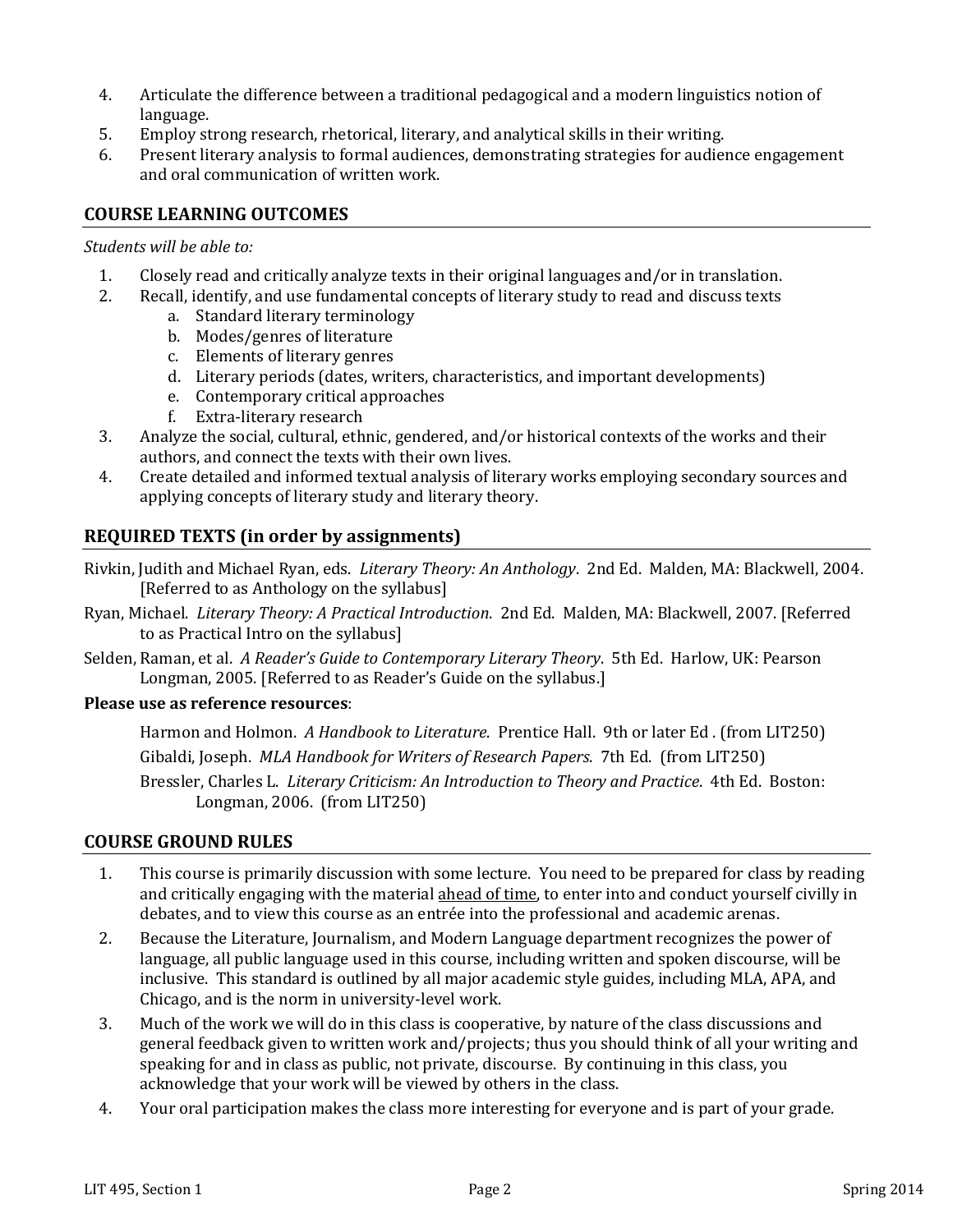- 5. No Wikipedia or similar guides are to be used for papers or used as a substitute for the reading. This is a Senior capstone course, and you will need to seek out university-level sources.
- 6. Put away your cell phones during class—no texting, receiving texts, or phone calls during class time.

#### **INCOMPLETES AND LATE ASSIGNMENTS**

Quizzes, homework, analyses, papers, in-class writings, and the midterm and final exams may not be made up—except for emergency situations; you must communicate with me ASAP regarding those situations. If you have an excused absence, turn in your paper early or electronically.

#### **ACADEMIC HONESTY**

Students should demonstrate academic honesty by doing original work and by giving appropriate credit to the ideas of others. Academic dishonesty is the act of presenting information, ideas, and/or concepts as one's own when in reality they are the results of another person's creativity and effort. A faculty member who believes a situation involving academic dishonesty has been detected may assign a failing grade for that assignment or examination, or, depending on the seriousness of the offense, for the course. Faculty should follow and students may appeal using the procedure in the university Catalog. See Academic Policies for definitions of kinds of academic dishonesty and for further policy information.

#### **ACADEMIC ACCOMMODATIONS**

If you have a diagnosed disability, please contact PLNU's Disability Resource Center (DRC) within the first two weeks of class to demonstrate need and to register for accommodation by phone at 619-849-2486 or by e-mail at DRC@pointloma.edu. See Disability Resource Center for additional information.

#### **ATTENDANCE AND PARTICIPATION**

Regular and punctual attendance at all classes is considered essential to optimum academic achievement. If the student is absent from more than 10 percent of class meetings, the faculty member can file a written report which may result in de-enrollment. If the absences exceed 20 percent, the student may be deenrolled without notice until the university drop date or, after that date, receive the appropriate grade for their work and participation. See Academic Policies in the Undergraduate Academic Catalog.

#### **FINAL EXAMINATION POLICY**

The time and date of the midterm and final are firm: do not plan to be away during those dates.

#### **COURSE REQUIREMENTS**

• One four-page essay (1200 words, typed, double-spaced), applying a critical theory to an approved work.

- Fifteen 350 word response essays to different theoretical approaches.
- One 10-12 page essay, MLA format, using a critical-theoretical approach to an approved literary work or works, including your own analysis, theoretical grounding, research, and critical engagement with your sources.
- Other short homework exercises to be assigned, such as responses to readings.
- Occasional quizzes
- One oral presentation—on one of the literary theoretical approaches
- A midterm exam
- A short reflective paper on your LJML experience.
- The LJML Department Exit Exam and Portfolio—required for graduating seniors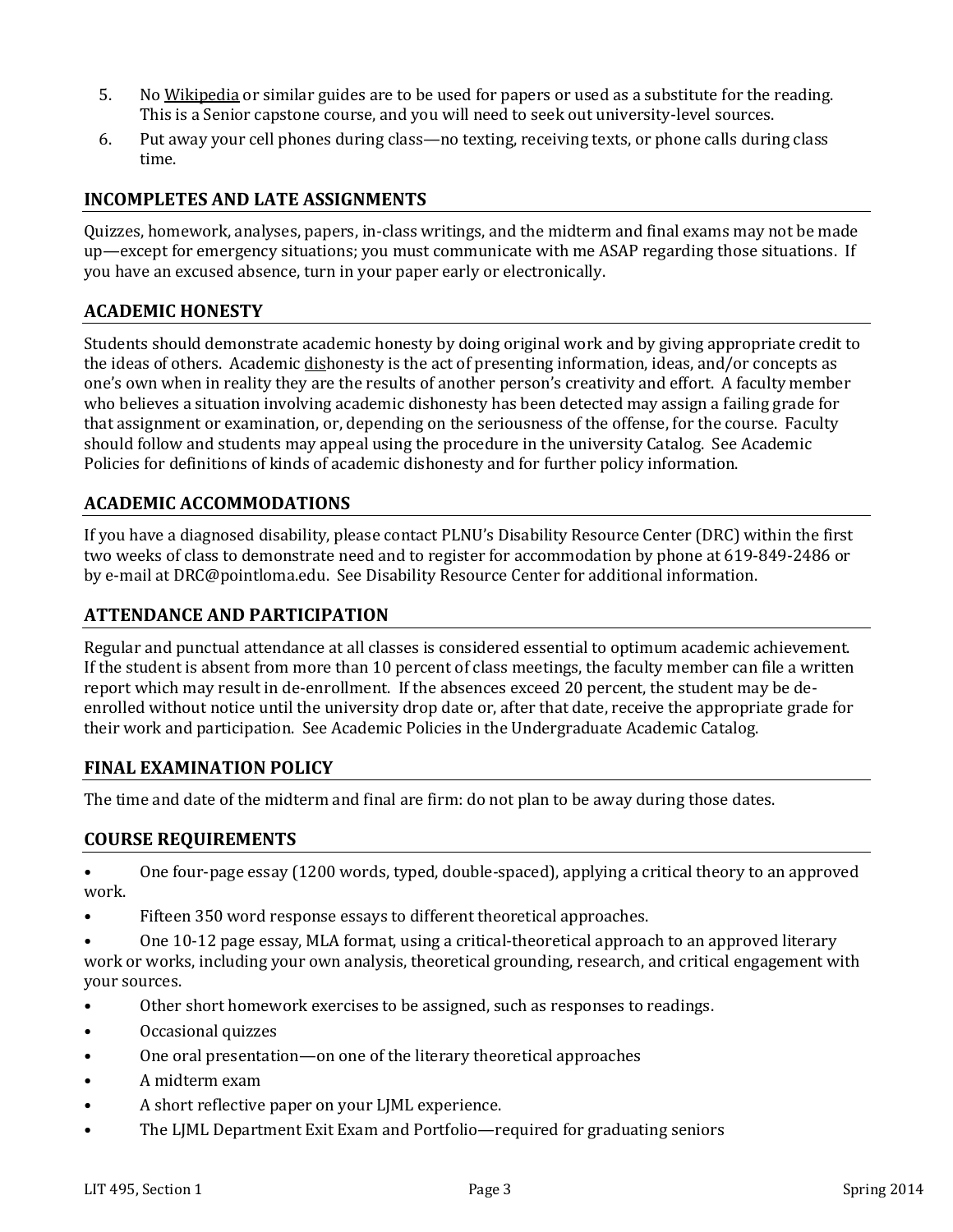- Consistent class attendance and thoughtful participation in discussions
- Reading of all assignments

#### **ASSESSMENT AND GRADING**

#### *Each of your 350 word theory reports must include this material:*

- 1. How did this theory develop? How is it situated within a particular intellectual era? Who are some important practitioners of this approach? (Name three and briefly cite their significance.)
- 2. What are the goals of this critical-theoretical approach?
- 3. What are the underlying assumptions of this critical approach? What is the value-system of this theory?
- 4. What are the methods of this critical approach? If students were to apply this theory to an analysis of a text, what would they need to do?
- 5. What are the advantages of this approach? What can be learned through using it? How does this approach open up the text?
- 6. What are the problems/shortcomings of this approach? Is it self-contradictory or limiting in any ways?

#### *Each of your ten-minute oral reports must include this material:*

- 1. What are the goals of this critical approach?
- 2. What are the origins of this theory? How and why did it develop?
- 3. Who are some important practitioners of this approach? (Name at least three and briefly discuss their significance.)
- 4. What are the underlying assumptions of this critical approach? What is the value-system of this theory?
- 5. What are the methods of this critical approach?
- 6. If students were to apply this theory to an analysis of a text, what would they need to do?
- 7. What are the advantages of this approach? What can be learned through using it? How does this approach open up the text?
- 8. What are the problems/shortcomings of this approach? Is it limiting in any ways?
- 9. What is one example of this theory's application to literature? Include a journal article or essay from a collection (outside of our texts) that uses this theory to examine a work of literature.
- 10. Create a one to two page handout to cover the important parts of your presentation and to give out to the students. Use at least three scholarly sources (no Wikipedia) and cite then at the end of your handout.

#### *Your grade for LIT 495 will be based on the following:*

| Fifteen one-page responses $@10$ points each =            | $150$ pts  |
|-----------------------------------------------------------|------------|
| One four-page essay                                       | 75 pts     |
| One ten to twelve-page essay, prospectus and annotated    | $225$ pts  |
| bibliography                                              |            |
| Homework, quizzes, in-class work, and participation       | 75 pts     |
| Oral presentation on one theoretical approach             | 75 pts     |
| Midterm exam                                              | 150 pts    |
| Capstone assessment: Portfolio, reflective paper, and ETS | $100$ pts  |
| exam                                                      |            |
| Final exam                                                | $150$ pts  |
|                                                           | $1000$ pts |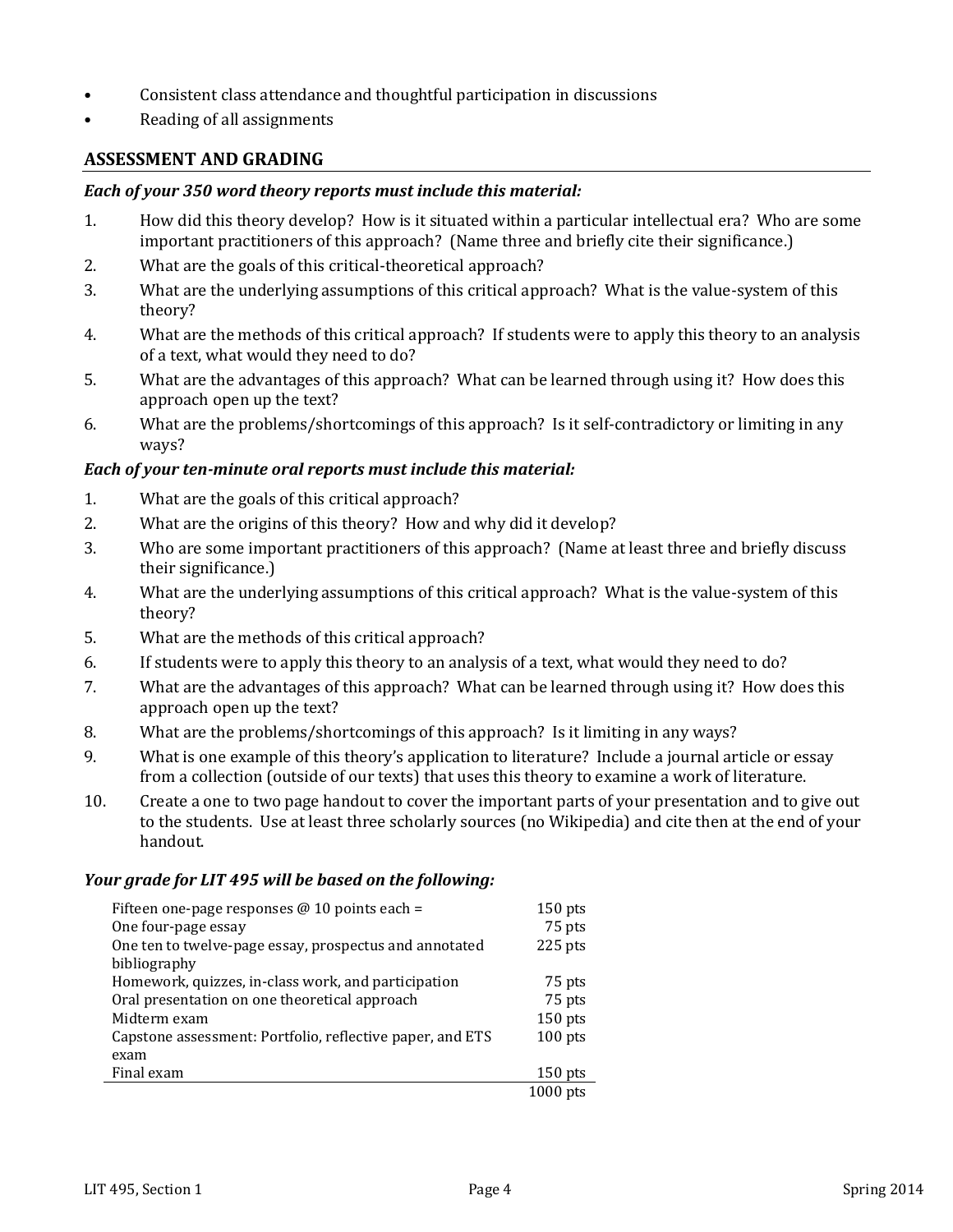| <b>PERCENT</b> | <b>GRADE</b> |
|----------------|--------------|
| 93-100         | A            |
| 90-92          | $A-$         |
| 88-89          | B+           |
| 83-87          | B            |
| 80-82          | B-           |
| 78-79          | $C+$         |
| 73-77          | $\mathsf C$  |
| 70-72          | $C -$        |
| 68-69          | D+           |
| 63-67          | D            |
| 60-62          | D-           |

#### **APPROACHING AN ACADEMIC ESSAY**

For this course, you will be expected to learn to read and analyze the language of the literary profession: you need to be able to understand the conversations of the interpretive community so that you can also engage in them in your own papers, as well as critically examine their premises. This task demands higherlevel thinking in dealing with often abstract concepts. It is quite challenging to "decode" some of the rhetoric used by academics; literary critics have their own language, as do practitioners in every academic discipline. Here are some tips to help:

- 1. Scan the essay first to gain a general idea of the thesis and approach—i.e. get an overview of the work.
- 2. Now read the essay rigorously, underlining and annotating major, irritating, and provocative points. A good reader is a re-reader who goes back through the work and marks up his or her text.
- 3. Outline the work. List the main claim (thesis), subpoints, and evidence used for support (backing).
- 4. Interrogate the text, writing in the margins or your notes what your questions are.
- 5. Consider what value system(s) the essay rests upon.
- 6. If the essay is theoretical (rather than applied theory), think about how you would apply it to a work of literature.
- 7. Decide if you accept or reject the essay in whole or in part, based upon its argument and premises. It is probably not very helpful for the purposes of this class to focus on whether or not you like the writing style of the essay, as we are trying to deal with concepts. This is a different type of reading than reading a work of literature (although some literary theories do not distinguish between categories of writing, but that is for another discussion).
- 8. Don't allow yourself to be intimidated by the text or to give up.
- 9. Grapple with the reading first and then bring the questions you have concerning it to class. Chances are very good that other students may be wondering the same things, so you are doing a favor to all by raising the questions. We will grapple with the difficulties together.
- 10. Please see me in my office for further assistance.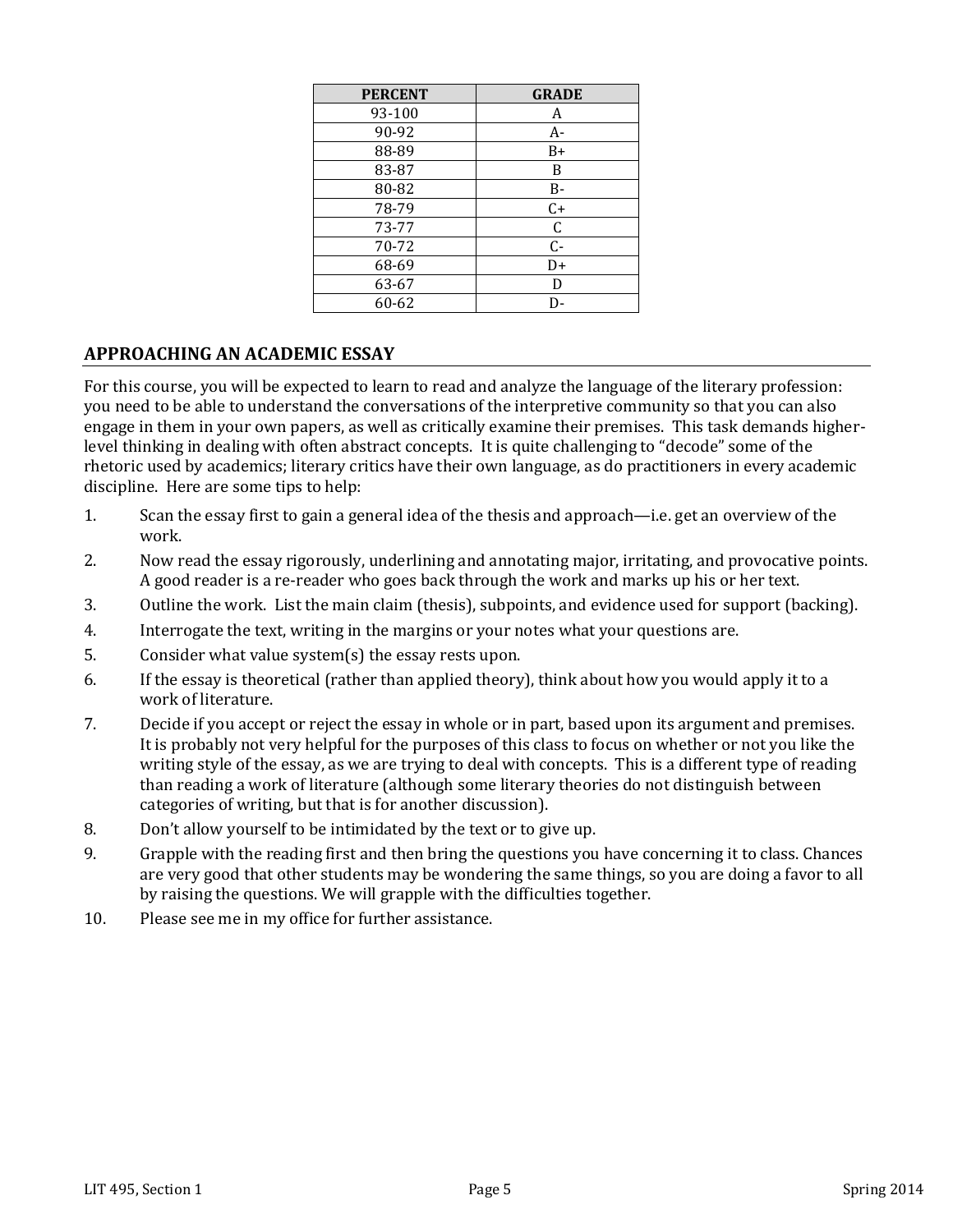## **COURSE SCHEDULE AND ASSIGNMENTS**

| <b>DATE</b> | <b>IN CLASS COVERAGE</b>                                              | <b>WORK DUE</b>                                           |
|-------------|-----------------------------------------------------------------------|-----------------------------------------------------------|
|             | Course Introduction: Handout-"A Historical Survey of                  |                                                           |
| 1/12        | Literary Criticism,"                                                  |                                                           |
|             | Coverage: Literary Criticism vs. Literary Theory                      |                                                           |
|             | Quiz on Handout from 1/14; coverage of historical                     |                                                           |
| 1/13        | contexts of criticism/literary theory                                 |                                                           |
|             | New Criticism, moral formalism and F. R. Leavis pp. 15-               |                                                           |
| 1/15        | 26 in A Reader's Guide                                                | Response Essay #1 DUE<br>Oral Presentation-Formalism      |
|             | Formalism-Eichenbaum, pp. 3-14 in Anthology                           |                                                           |
| 1/18        | Martin Luther King, Jr. Day-No Classes                                |                                                           |
| 1/20        | Formalism-Brooks, Wimsatt, pp. 22-49 in Anthology,                    |                                                           |
|             | "Formalism," pp. 1-22 in Practical Intro                              |                                                           |
|             | Russian Formalism and the Bakhtin school, pp. 30-42 in A              | Response Essay #2 DUE                                     |
| 1/22        | Reader's Guide                                                        | Oral Presentation-Bakhtin                                 |
|             | Bakhtin, pp. 674-692 in Anthology                                     |                                                           |
|             | Structuralist Theories, pp. 62-79 in A Reader's Guide                 | Response Essay #3 DUE                                     |
| 1/25        | Structuralism—Culler, de Saussure, Propp, pp. 53-75 in                | Oral Presentation-Structuralism                           |
|             | Anthology                                                             |                                                           |
| 1/27        | Barthes and Foucault, pp. 81-96 in Anthology                          |                                                           |
| 1/29        | "Structuralism," pp. 29-41 in Practical Intro; Bring in a             |                                                           |
|             | journal article applying one of the critical theories so far          |                                                           |
|             | Reader-oriented theories, pp. 45-59 in A Reader's Guide               | Response Essay #4 DUE                                     |
| 2/1         | Rhetoric, Phenomenology, Reader Response, Kant,                       | Oral Presentation-Reader                                  |
|             | Husserl pp. 127-141 in Anthology                                      | <b>Response Theories</b>                                  |
|             | Stanley Fish, pp. 195-221 in Anthology                                |                                                           |
| 2/3         | Handout-Norman Holland and Reader Response                            |                                                           |
|             | Criticism<br>Psychoanalytic Theories, pp. 153-156 in A Reader's Guide |                                                           |
| 2/5         | Psychoanalysis and Psychology, pp. 389-396 and 418-                   | Response Essay #5 DUE<br>Oral Presentation-Psychoanalytic |
|             | 430 in Anthology                                                      | Approach-Freudian                                         |
|             | Jacques Lacan and Julia Kristeva, pp. 156-162 in A                    | Response Essay #6 DUE                                     |
| 2/8         | Reader's Guide                                                        | Oral Presentation-Psychoanalytic                          |
|             | Lacan, pp. 441-461 in Anthology                                       | Approach-Lacanian                                         |
|             | "Psychoanalysis," pp. 93-107 in Practical Intro                       |                                                           |
| 2/10        | Žižek, handout                                                        |                                                           |
|             | Marxist Theories, pp. 82-109 in A Reader's Guide                      | Response Essay #7 DUE                                     |
| 2/12        | Political Criticism, Hegel, Marx, pp. 643-672 in Anthology            | Oral Presentation-Marxism                                 |
|             | New Historicism and Cultural Materialism, pp. 178-188 in              |                                                           |
|             | A Reader's Guide                                                      | Response Essay #8 DUE                                     |
| 2/15        | Historicisms, Foucault, pp. 505-507 and 549-566 in                    | Oral Presentation-New                                     |
|             | Anthology                                                             | Historicism                                               |
| 2/17        | Armstrong, Greenblatt, pp. 567-581 and 592-615 in                     |                                                           |
|             | Anthology                                                             |                                                           |
| 2/19        | "Political Criticism: From Marxism to Cultural                        |                                                           |
|             | Materialism," pp. 115-124 in Practical Intro                          |                                                           |
| 2/22        | Research and Writing Workshop-Scholarship                             | Worksheet DUE                                             |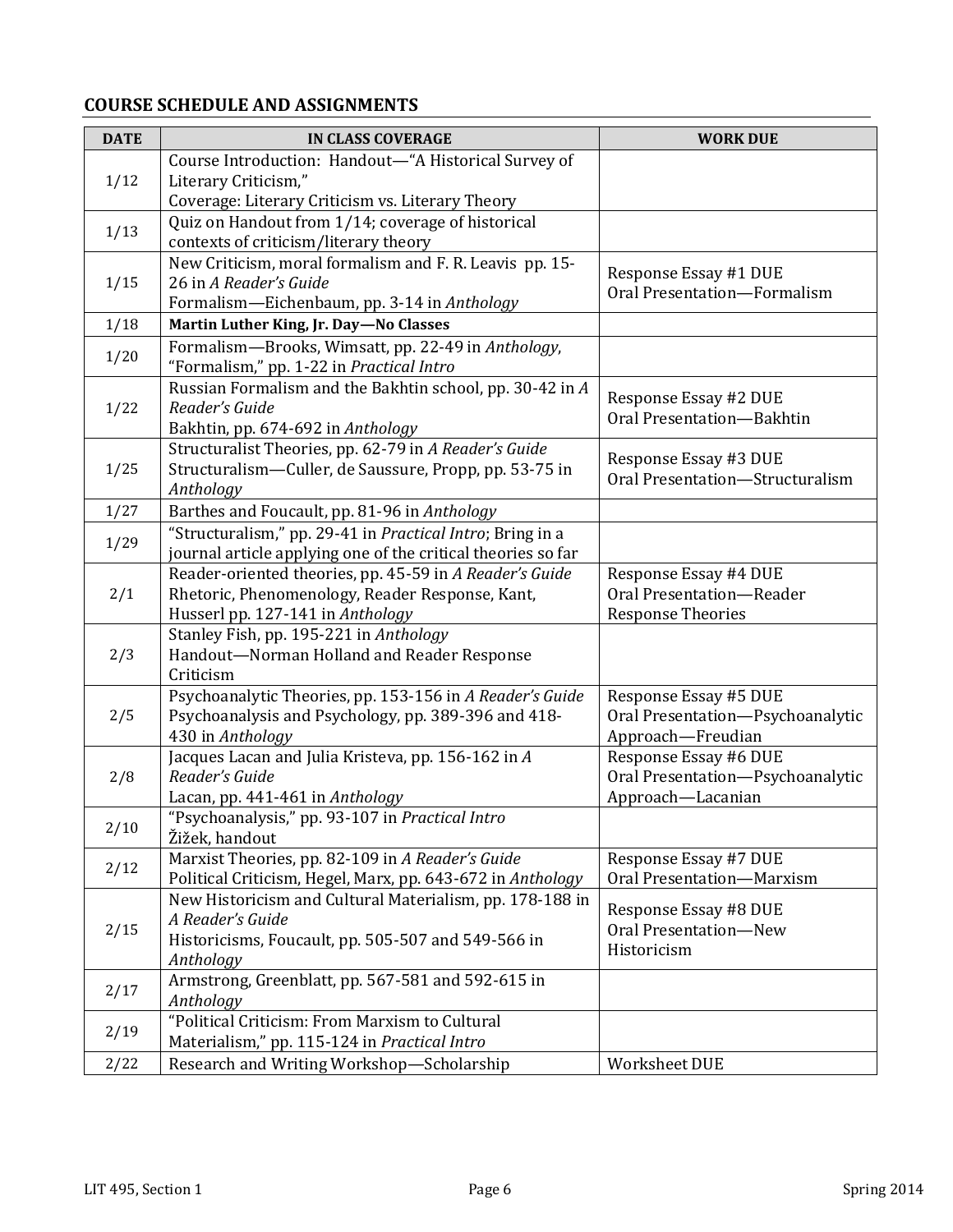|             | Poststructuralist Theories, pp. 144-153 and 164-178 in A                                                                             |                                                                                       |
|-------------|--------------------------------------------------------------------------------------------------------------------------------------|---------------------------------------------------------------------------------------|
| 2/24        | Reader's Guide                                                                                                                       | Response Essay #9 DUE                                                                 |
|             | Deconstruction, Nietzsche, Heidegger, pp. 257-272 in                                                                                 | Oral Presentation-Deconstruction                                                      |
|             | Anthology                                                                                                                            |                                                                                       |
| 2/26        | Derrida, pp. 278-319, in Anthology                                                                                                   |                                                                                       |
| 2/29        | Johnson and Cixous, pp. 340-354 in Anthology                                                                                         | Bring in a journal article applying<br>one of the critical theories covered<br>so far |
| 3/2         | Postmodernist Theories, pp. 197-212 in A Reader's Guide<br>Lyotard and Baudrillard, pp. 354-377 in Anthology                         | Response Essay #10 DUE<br>Oral Presentation-<br>Postmodernism                         |
| 3/4         | <b>University Core Competencies Assessment</b>                                                                                       | Midterm: Take-home essay due                                                          |
| $3/7 - 11$  | <b>Spring Break Week-No Classes</b>                                                                                                  |                                                                                       |
| 3/14        | "Post-Structuralism, Deconstruction, Post-Modernism,"<br>pp. 62-84 in Practical Intro                                                |                                                                                       |
| 3/16        | Frederic Jameson and Gilles Deleuze essays-handouts                                                                                  |                                                                                       |
|             | Feminist Theories, pp. 115-137 in A Readers Guide and                                                                                |                                                                                       |
| 3/18        | Cixous, handout<br>Feminism, Irigaray, pp. 765-769 and 795-811 in                                                                    | Response Essay #11 DUE<br>Oral Presentation-Feminisms                                 |
|             | Anthology                                                                                                                            |                                                                                       |
| 3/21        | Lorde, pp. 854-860 in Anthology, and handout on bell                                                                                 |                                                                                       |
|             | hooks                                                                                                                                |                                                                                       |
| 3/23        | Handout on Ecofeminism                                                                                                               | Five Page Essay-Applied Critical<br><b>Theory Paper DUE</b>                           |
| $3/24 - 28$ | <b>Easter Break-No Classes</b>                                                                                                       |                                                                                       |
|             |                                                                                                                                      |                                                                                       |
| 3/30        | Postmodern Feminisms, pp. 209-212 in A Reader's Guide<br>Gender Studies, Rubin, Foucault, pp. 885-899 in                             | Response Essay #12 DUE<br>Oral Presentation-Gender Studies                            |
| 4/1         | Anthology<br>Gay, Lesbian, and Queer Theories, pp. 243-259 in A<br>Reader's Guide                                                    |                                                                                       |
| 4/4         | Butler, Sedgwick, pp. 900-921 in Anthology<br>"Gender Studies," pp. 131-149 in Practical Intro<br><b>Masculinity Studies-Handout</b> | Research Paper Prospectus DUE                                                         |
| 4/6         | Disability Studies-Handout                                                                                                           |                                                                                       |
| 4/8         | Ethnic Studies, Lopez, Fishkin, pp. 959-983 in Anthology                                                                             | Response Essay #13 DUE<br>Oral Presentation-Ethnic Studies                            |
| 4/11        | Morrison, Anzaldua, pp. 1005-1030 in Anthology<br>"Ethnic Studies," pp. 178-186 in Practical Intro                                   | Reflective essay DUE                                                                  |
| 4/13        | Postcolonial Theories, pp. 218-235 in A Reader's Guide<br>Post-Colonial Studies, Walder, pp. 1071-1089 in<br>Anthology               | Response Essay #14 DUE<br>Oral Presentation-Post-Colonial<br>Studies                  |
| 4/15        | Said and Bhabha, pp. 1112-1125 and 1167-1184 in<br>Anthology                                                                         |                                                                                       |
| 4/18        | Spivak and Mohanty, handout                                                                                                          |                                                                                       |
| 4/20        | Cultural Studies, Horkheimer and Adorno, pp. 1233-1234,<br>1242-1246 in Anthology                                                    | Response Essay #15 DUE<br>Oral Presentation-Cultural<br>Studies                       |
| 4/22        | Conclusion: Post-Theory, pp. 267-277 in A Reader's Guide                                                                             |                                                                                       |
| 4/25        | Research Paper Workshop/Troubleshooting                                                                                              |                                                                                       |